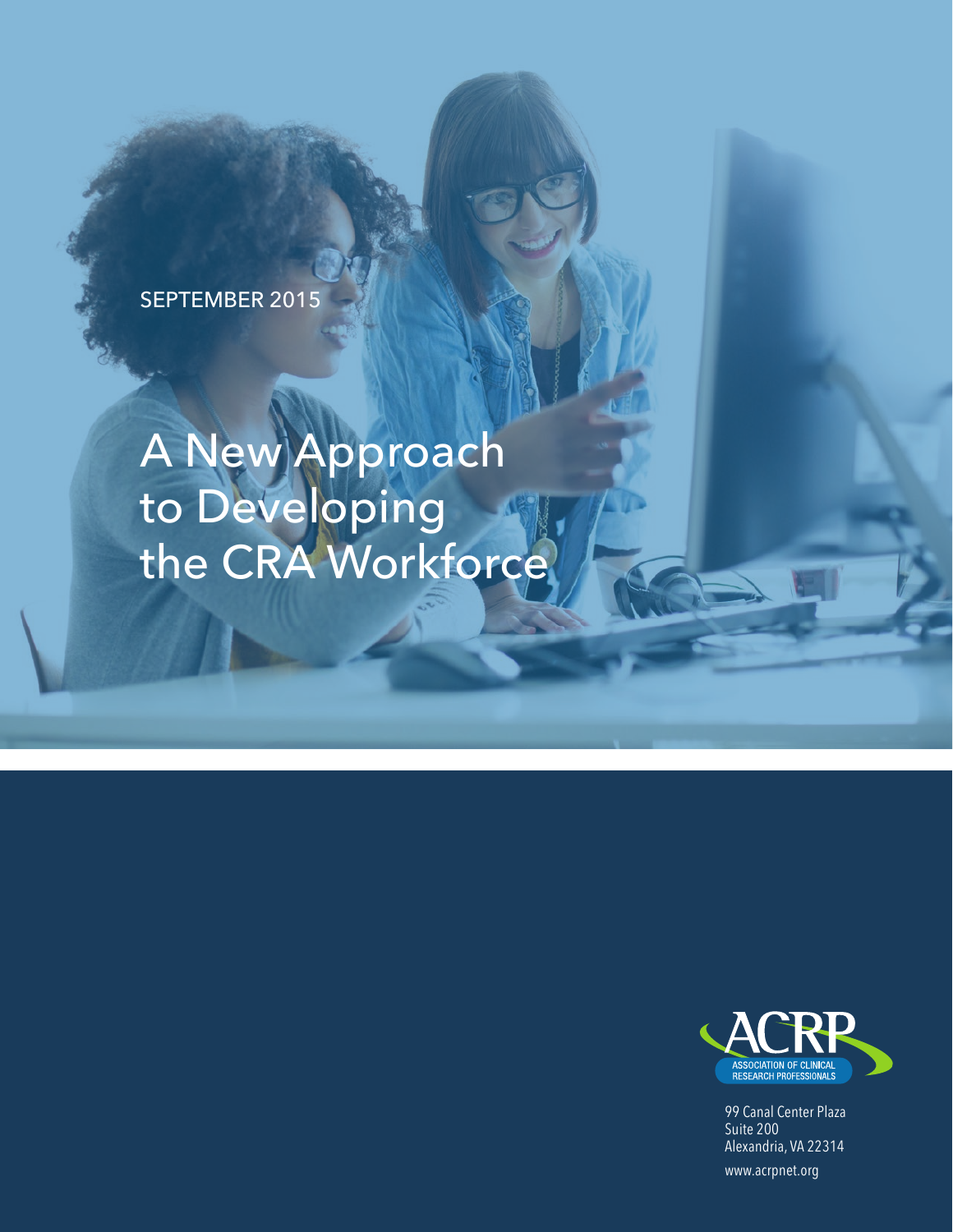This position paper examines the current clinical research associate (CRA) workforce, and calls for elimination of the commonly accepted and practiced two-year experience requirement for entry-level CRAs in favor of competence-based employment practices.

## CRA WORKFORCE SHORTAGE

The clinical research enterprise faces a clear and present personnel shortage. There are at least 10,000 CRA open positions in the United States as of June 20151 , and there is no evidence to suggest that number will decline any time soon. The shortage is creating inefficiencies for clinical trial sponsors and contract research organizations (CROs), many of whom find themselves in a constant recruitment cycle for qualified CRAs in a hyper-competitive job market.

A 2013 study by Brookings<sup>2</sup>, lamenting an overall employee shortage throughout the life sciences industry, singled out the CRA as one of the positions most in need of recruitment.

And while a recent CNNMoney<sup>3</sup> survey rated CRA as one of the 10 best jobs in America in terms of growth, pay, and worker satisfaction, warning signs abound that the shortage is negatively impacting the current CRA workforce.

#### IMPACTS OF SHORTAGE ON CURRENT **WORKFORCE**

Strong performers are burning out as more and more CRA positions go unfilled.

A 2015 CenterWatch/ACRP survey<sup>4</sup> of CRAs found more than one-third reported a "significantly increased" workload over the past three to five years. Some 60% cited increased workload and increased responsibilities as two of their top three professional challenges. More than a third of respondents said taking on more responsibilities was their most significant change in their current role. A similar number said they were considering a job change in the next 12 months.

More than half of those considering a job change cited "work/life balance" as a factor, making it the single most-commonly cited reason for seeking a job change.

Looking at the big picture, CRAs gave their current position a roughly 3.5 ranking on a 1 to 5 scale.

While there presently exists no hard evidence to establish a causal relationship between a workforce shortage and the dissatisfaction of many members of the existing workforce, common sense indicates it is a contributing factor worthy of consideration and further study. Given this troubling climate, it is time to assess some current standard operating procedures (SOPs) and examine barriers blocking new talent from filling positions and infusing the talent pool with a new energy.

### TWO YEARS' EXPERIENCE: THE ARBITRARY EMPLOYMENT PRACTICE

Sponsors and CROs routinely require two years' professional experience for entry-level CRAs, which establishes a significant barrier to encouraging interest in job openings among potential new CRAs. The two-year requirement is a seemingly random one, and one whose derivation is unclear. Instead of focusing on an applicant's skill set, potential applicants are to a significant degree judged solely on time served.

Competency based on tenure discourages a talented pool of potential CRAs who lack an industry-imposed, calendar-based requirement from trying to advance and fill the rising number of open positions. The current system in place to train and mentor CRAs is demonstrably inadequate to meet a growing demand for new skills and talents.

It is time to cultivate fresh ways to standardize the processes currently used to develop CRAs.

The most important component of any solution is a willingness to consider new SOPs and philosophies. If we remove the two-year barrier, how do we